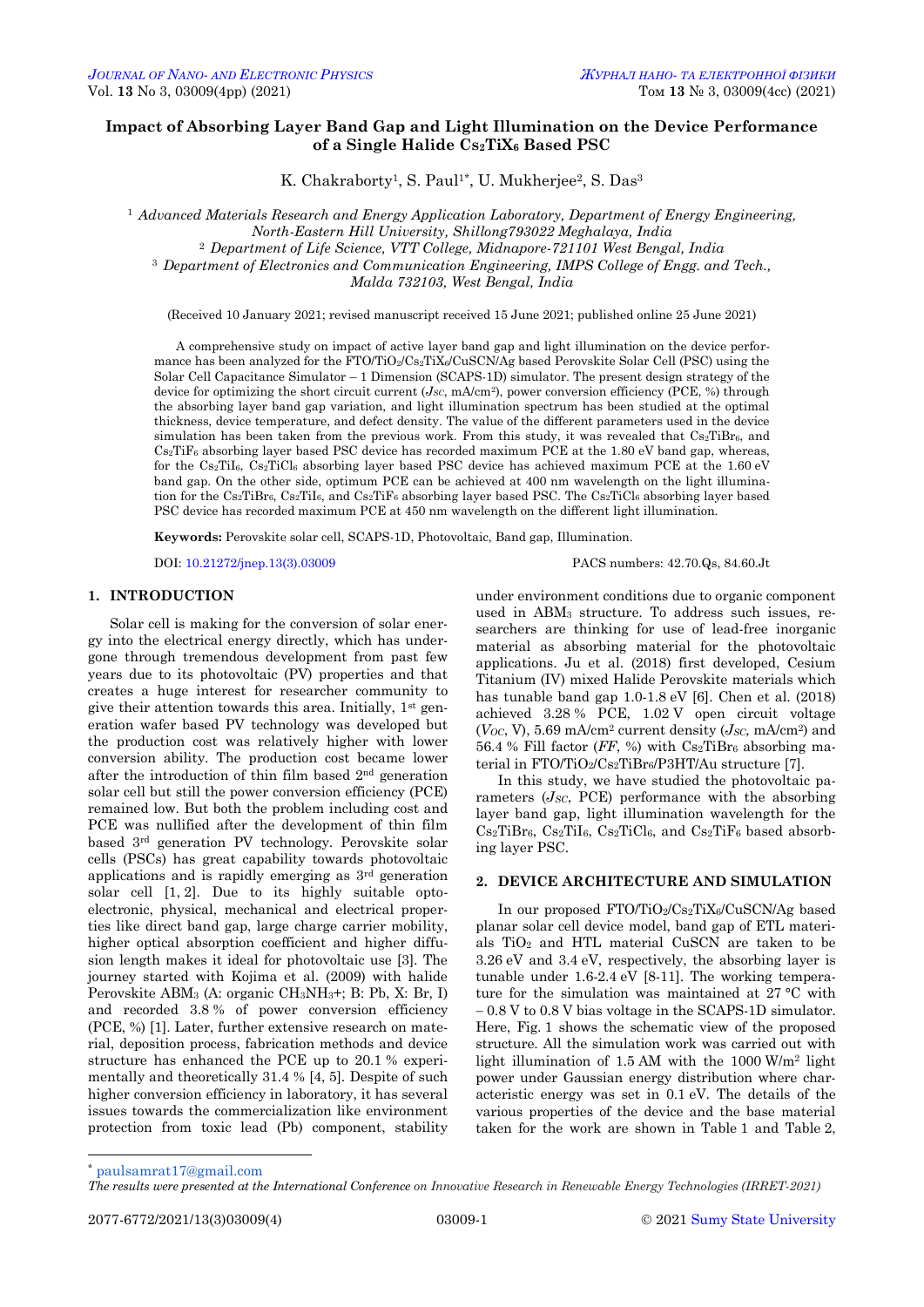respectively. The symbols i.e.,  $E_g$  denotes the band gap energy,  $E_a$  is the electron affinity,  $\varepsilon_r$  is the relative permittivity, *N<sup>A</sup>* is the acceptor density, *N<sup>D</sup>* is the donor density,  $N_t$  is the defect density,  $N_c$  is the conduction band effective density of states, *N<sup>V</sup>* is the valence band effective density of states, respectively. Default values of some parameters and settings are as: for electron mobility is  $4.4 \text{ cm}^2/\text{V}_s$ , the hole mobility is  $2.5 \text{ cm}^2/\text{V}_s$ , the electron and hole thermal velocity is 10<sup>7</sup> cm/s [12-14].

| Ag Paste              |
|-----------------------|
| CuSCN                 |
| <b>Active Layer</b>   |
| TiO <sub>2</sub>      |
| FTO                   |
| add layer             |
| right contact (front) |

**Fig. 1** – Schematic view of the proposed device structure

| <b>Table 1</b> – Base material properties $[9, 11, 12]$ |  |  |  |  |  |
|---------------------------------------------------------|--|--|--|--|--|
|---------------------------------------------------------|--|--|--|--|--|

| Properties                                            | CuSCN                 | TiO <sub>2</sub>   | <b>FTO</b>           |
|-------------------------------------------------------|-----------------------|--------------------|----------------------|
| Thickness $(\mu m)$                                   | 0.35                  | 0.14               | 0.1                  |
| $E_g$ (eV)                                            | 3.40                  | 3.26               | 3.60                 |
| $E_a$ (eV)                                            | 1.90                  | 3.70               | 4.0                  |
| $\varepsilon_r$                                       | 9.0                   | 55.0               | 9.0                  |
| $N_D$ (1/cm <sup>3</sup> )                            | $\mathbf{\Omega}$     | $4 \times 10^{14}$ | $2.4 \times 10^{18}$ |
| $N_A$ (1/cm <sup>3</sup> )                            | $1 \times 10^{18}$    | $\mathbf{\Omega}$  | $1\times105$         |
| $\mu$ <sub>n</sub> (cm <sup>2</sup> /V <sub>S</sub> ) | $2 \times 10^{-4}$    | 100                | 100                  |
| $\mu_p$ (cm <sup>2</sup> /V <sub>S</sub> )            | $1 \times 10$<br>$-2$ | 25                 | 25                   |

| Properties                                            | $Cs2TiBr6 Cs2TiI6 Cs2TiF6 Cs2TiC6$ |                    |                    |                    |
|-------------------------------------------------------|------------------------------------|--------------------|--------------------|--------------------|
| Thickness $(\mu m)$ 1.5                               |                                    | $1.0\,$            | 1.0                | 2.5                |
| $E_g$ (eV)                                            | 1.78                               | 1.65               | 1.90               | 2.23               |
| $E_a$ (eV)                                            | 4.47                               | 4.20               | 3.70               | 4.0                |
| $\varepsilon$ r                                       | 10                                 | 18                 | 18                 | 19                 |
| $N_D$ (1/cm <sup>3</sup> )                            | $1 \times 10^{19}$                 | $1 \times 10^{19}$ | $1 \times 10^{19}$ | $1 \times 10^{19}$ |
| $N_A$ (1/cm <sup>3</sup> )                            | $1 \times 10^{19}$                 | $1 \times 10^{19}$ | $1 \times 10^{19}$ | $1 \times 10^{19}$ |
| $\mu$ <sub>n</sub> (cm <sup>2</sup> /V <sub>S</sub> ) | 4.4                                | 4.4                | 4.4                | 4.4                |
| $\mu_p$ (cm <sup>2</sup> /V <sub>S</sub> )            | 2.5                                | 2.5                | 2.5                | 2.5                |

**Table 2** – Absorbing material properties [6, 7, 13-16]

## **3. RESULTS AND DISCUSSION**

## **3.1 Effect of Absorbing Layer Band Gap**

In this section, various optimal values of the physical parameters, including absorbing layer thickness, device temperature and defect density of halide based absorbing materials  $(Cs_2TiBr_6, Cs_2TiI_6, Cs_2TiCl_6, and$ Cs2TiF6) have been taken for simulation study under the 300 K. The values of the absorbing layer band gap vary in the range of 1.6-2.4 eV. Here, Fig. 2 shows the changes in *JSC* and PCE with the band gap variation of the absorbing layer. Theoretically, band gap optimization is important to synthesize an optimized band gap active layer experimentally. From Fig. 2a, it is clearly observed that *JSC* decreases continuously with the band

gap for Cs2TiBr6, Cs2TiI6, Cs2TiCl<sup>6</sup> absorbing layer PSC and for Cs2TiF<sup>6</sup> absorbing layer PSC; initially *JSC* increases up to 1.8 eV band gap, then it decreases continuously. Similarly, PCE decreases drastically with the band gap of  $Cs_2TiI_6$ ,  $Cs_2TiCl_6$  absorbing layer based PSC and for Cs2TiBr6, Cs2TiF<sup>6</sup> PSC the PCE decreases after the 1.8 eV which can be seen in Fig. 2b. The probable reason behind that decrement in the *JSC* and PCE is much wider band gap of the absorbing layer is leads to less absorption of photons and as a result, low amount of photo-excited carrier is generated in the device. Thus, both the *JSC* and PCE show decreasing trends with the band gap [17, 18].



**Fig. 2** – Variation in a) *JSC* and b) PCE with the band gap of the absorbing material

### **3.2 Effect of Light Illumination Spectrum**

In this section, the impact of various light illumination under wavelength of 400 1000 nm on the perovskite solar cell has been studied to analyze the photovoltaic performance of the device. Here, Fig. 3 shows the variation in *JSC* and PCE with the different wavelength. From this figure it is clear that,  $Cs<sub>2</sub>TiBr<sub>6</sub>, Cs<sub>2</sub>TiI<sub>6</sub>, and Cs<sub>2</sub>TiF<sub>6</sub> PSC$ have almost constant *JSC* up to 800 nm and after that there is a slight jump in the *JSC* is observed but for the Cs2TiCl<sup>6</sup> PSC *JSC* decreases after 800 nm wavelength. As the *JSC* is constant up to 800 nm wavelength, the PCE starts to fall from the 400-800 nm wavelength for the Cs2TiBr6, Cs2TiI6, and Cs2TiF<sup>6</sup> absorbing layer based PSC and the maximum PCE is recorded as 36 % approximately at 410 nm wavelength. On the other hand, PCE fall drastically from  $450 \text{ nm}$  wavelength for the Cs<sub>2</sub>TiCl<sub>6</sub> absorbing layer based PSC and the highest PCE is recorded as 29 % at 460 nm wavelength. The PCE is depending upon the collection of electron-hole pair generation at the wider wavelength. So, as the illumination wavelength increases, electron-hole pair recombination also increases that leads to decrement in the PCE [19].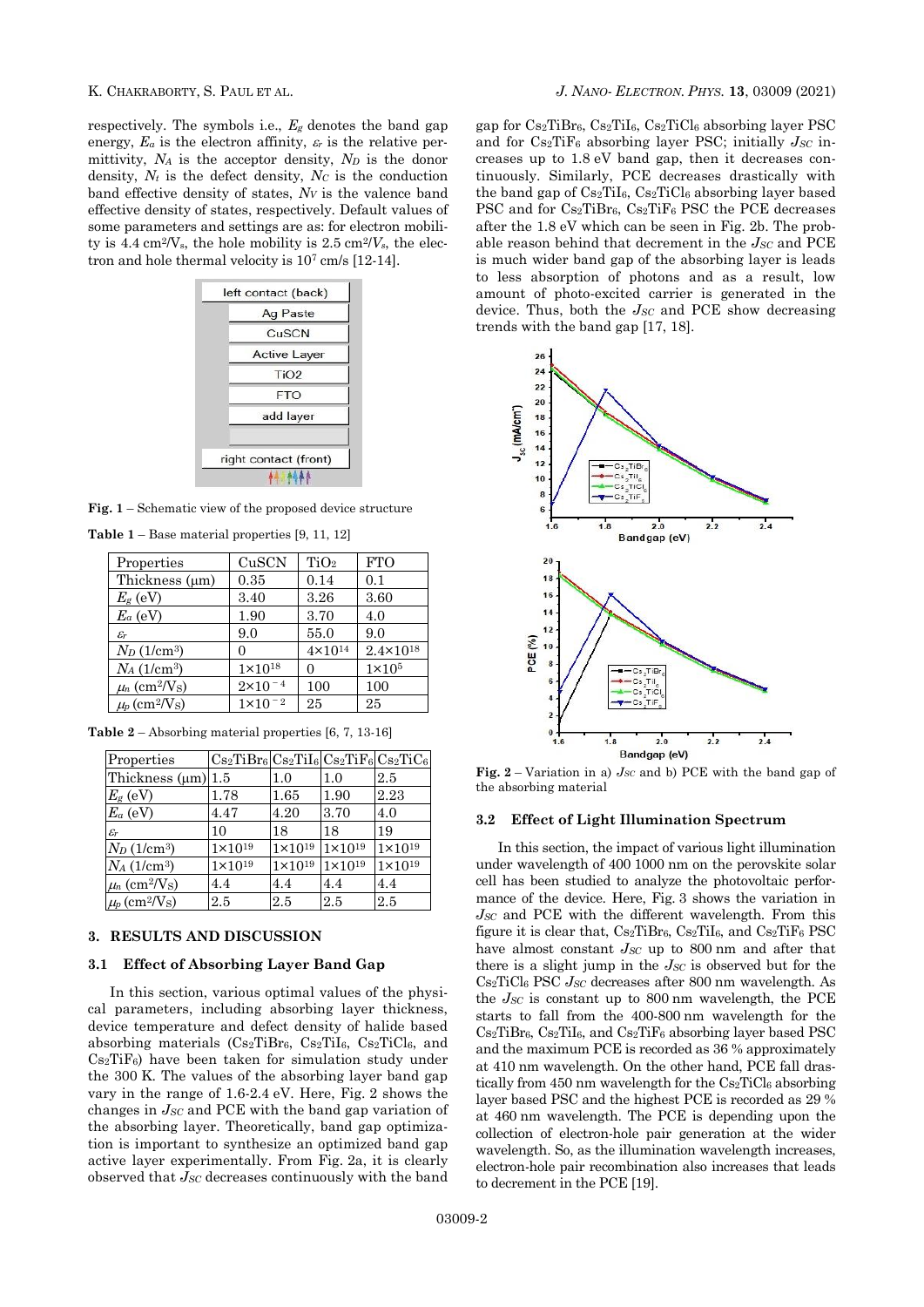IMPACT OF ABSORBING LAYER BAND GAP AND LIGHT ... *J. NANO- ELECTRON. PHYS.* **[13](#page-0-2)**, [03009](#page-0-2) [\(2021\)](#page-0-2)



**Fig.** 3 – Variation in a)  $J_{SC}$  and b) PCE with the light illumination spectrum

#### **REFERENCES**

- 1. A. Kojima, K. Teshima, Y. Shirai, T. Miyasaka, *[J. Am. Chem.](https://doi.org/10.1021/ja809598r)  Soc*. **131**, [6050](https://doi.org/10.1021/ja809598r) (2009).
- 2. F. Giustino, H.J. Snaith, *[ACS Energy Lett](https://doi.org/10.1021/acsenergylett.6b00499)*. **1**, 1233 (2016).
- 3. S.D. Stranks, G.E. Eperon, G. Grancini, C. Menelaou, M.J. Alcocer, T. Leijtens, L.M. Herz, A. Petrozza, H.J. Snaith, *[Science](https://doi.org/10.1126/science.1243982)* **342**, 341 (2013).
- 4. W.S. Yang, J.H. Noh, N.J. Jeon, Y.C. Kim, S. Ryu, J. Seo, *[Science](https://doi.org/10.1126/science.aaa9272)* **348**, 1234 (2015).
- 5. W.J. Yin, J.H. Yang, J. Kang, Y. Yan, S.H. Wei, *[J. Mater.](https://doi.org/10.1039/C4TA05033A)  [Chem. A](https://doi.org/10.1039/C4TA05033A)* **3**, 8926 (2015).
- 6. M.G. Ju, M. Chen, Y. Zhou, H.F. Garces, J. Dai, L. Ma, N.P. Padture, X.C. Zeng, *[ACS Energy Lett.](https://doi.org/10.1021/acsenergylett.7b01167)* **3**, 297 (2018).
- 7. M. Chen, M.G. Ju, A.D. Carl, Y. Zong, R.L. Grimm, J. Gu, X.C. Zeng, Y. Zhou, N.P. Padture, *[Joule](https://doi.org/10.1016/j.joule.2018.01.009)* **23**, 558 (2018).
- 8. W. Ke, G.M. Kanatzidis, *[Nat. Commun.](https://doi.org/10.1038/s41467-019-08918-3)* **10**, 965 (2019). 9. N. Chaudhary, R. Chaudhary, J.P. Kesari, A. Patra, S. Chand,
- *[J. Mater. Chem. C](https://doi.org/10.1039/C5TC03124A)* **3**, 11886 (2015).
- 10. Y. Yang, J. You, *[Nature](https://doi.org/10.1038/544155a)* **544**, 155 (2017).

#### **4. CONCLUSIONS**

This research article represents the two aspects of design issues of FTO/TiO2/Cs2TiX6/CuSCN/Ag based PSC, band gap of the absorbing layer and light illumination spectrum. The studies show that  $Cs<sub>2</sub>TiBr<sub>6</sub>$ ,  $Cs<sub>2</sub>TiF<sub>6</sub>$  absorbing layers have maximum PCE at the 1.80 eV band gap, and  $Cs_2TiI_6$ ,  $Cs_2TiCl_6$  absorbing layers have maximum PCE at the 1.60 eV band gap. Similarly, at 400 nm wavelength highest PCE (36 %) can be achieved for  $Cs_2TiBr_6$ ,  $Cs_2TiI_6$ , and  $Cs_2TiF_6$ absorbing layers and at 450 nm wavelength 29 % PCE can be achieved for the  $Cs<sub>2</sub>TiCl<sub>6</sub>$  absorbing layer based PSC. This simulation-based study can be useful for the selection of desired material at optimal design condition.

## **ACKNOWLEDGEMENTS**

The authors are grateful to the Department of Electronics and Information systems, University of Gent, Belgium, and Prof. Burgelman for providing the SCAPS software for our research. The authors are also thankful to the Science and Engineering Research Board (SERB), Department of Science and Technology (DST) India for their financial support (EMR/2016/002430) to carry out this research work.

- 11. S. Bishnoi, S.K. Pandey, *[IET Optoelectron.](https://doi.org/10.1049/iet-opt.2017.0135)* **12**, 185 (2018).
- 12. H. Heriche, Z. Rouabah, N. Bouarissa, *[Int. J. Hydrog.](https://doi.org/10.1016/j.ijhydene.2017.02.099) Energy* **42**[, 9524](https://doi.org/10.1016/j.ijhydene.2017.02.099) (2017).
- 13. N. Khoshsirat, N.A.M. Yunus, *IEEE Conf. Sustainable Utilization and Development in Engineering and Technology* **1**, (2013).
- 14. M. Mostefaoui, H. Mazar, S. Khelifi, *[Energy Procedia](https://doi.org/10.1016/j.egypro.2015.07.809)* **74**, [736](https://doi.org/10.1016/j.egypro.2015.07.809) (2015).
- 15. K. Chakraborty, M.G. Choudhury, S. Paul, *Sol. [Energy](https://doi.org/10.1016/j.solener.2019.11.005)* **194**, [886](https://doi.org/10.1016/j.solener.2019.11.005) (2019).
- 16. K. Chakraborty, M.G. Choudhury, S. Paul, *[IEEE J. Photovol](https://doi.org/10.1109/JPHOTOV.2021.3050268)*. **11**[, 386](https://doi.org/10.1109/JPHOTOV.2021.3050268) (2021).
- 17. L. Huang, X. Sun, C. Li, R. Xu, J. Xu, Y. Du, Y. Wu, J. Ni, H. Cai, J. Li, Z. Hu, J. Zhang, *[Sol. Energy Mater.](https://doi.org/10.1016/j.solmat.2016.08.025) Sol. C.* **157**, [1038](https://doi.org/10.1016/j.solmat.2016.08.025) (2016).
- 18. K. Tan, P. Lin, G. Wang, Y. Liu, Z. Xu, Y. Lin, *[Solid-State](https://doi.org/10.1016/j.sse.2016.09.012)  [Electron](https://doi.org/10.1016/j.sse.2016.09.012)*. **126**, 75 (2016).
- 19. R. Pandey, R. Chaujar, *[Superlattice.](https://doi.org/10.1016/j.spmi.2016.10.033) Microstr.* **100**, 656 (2016).

# **Вплив ширини забороненої зони активного шару та освітленості на продуктивність пристрою PSC на основі одиночного галогеніду Cs2TiX<sup>6</sup>**

K. Chakraborty<sup>1</sup>, S. Paul<sup>1</sup>, U. Mukherjee<sup>2</sup>, S. Das<sup>3</sup>

<sup>1</sup> *Advanced Materials Research and Energy Application Laboratory, Department of Energy Engineering, North-Eastern Hill University, Shillong-793022 Meghalaya, India*

<sup>2</sup> *Department of Life Science, VTT College, Midnapore-721101 West Bengal, India*

<sup>3</sup> *Department of Electronics and Communication Engineering, IMPS College of Engg. and Tech.,* 

*Malda 732103, West Bengal, India*

Комплексне дослідження впливу ширини забороненої зони активного шару та освітленості на продуктивність пристрою було проведено для перовскітного сонячного елемента (PSC) на основі FTO/TiO2/Cs2TiX6/CuSCN/Ag з використанням одновимірного симулятора ємності сонячних елементів